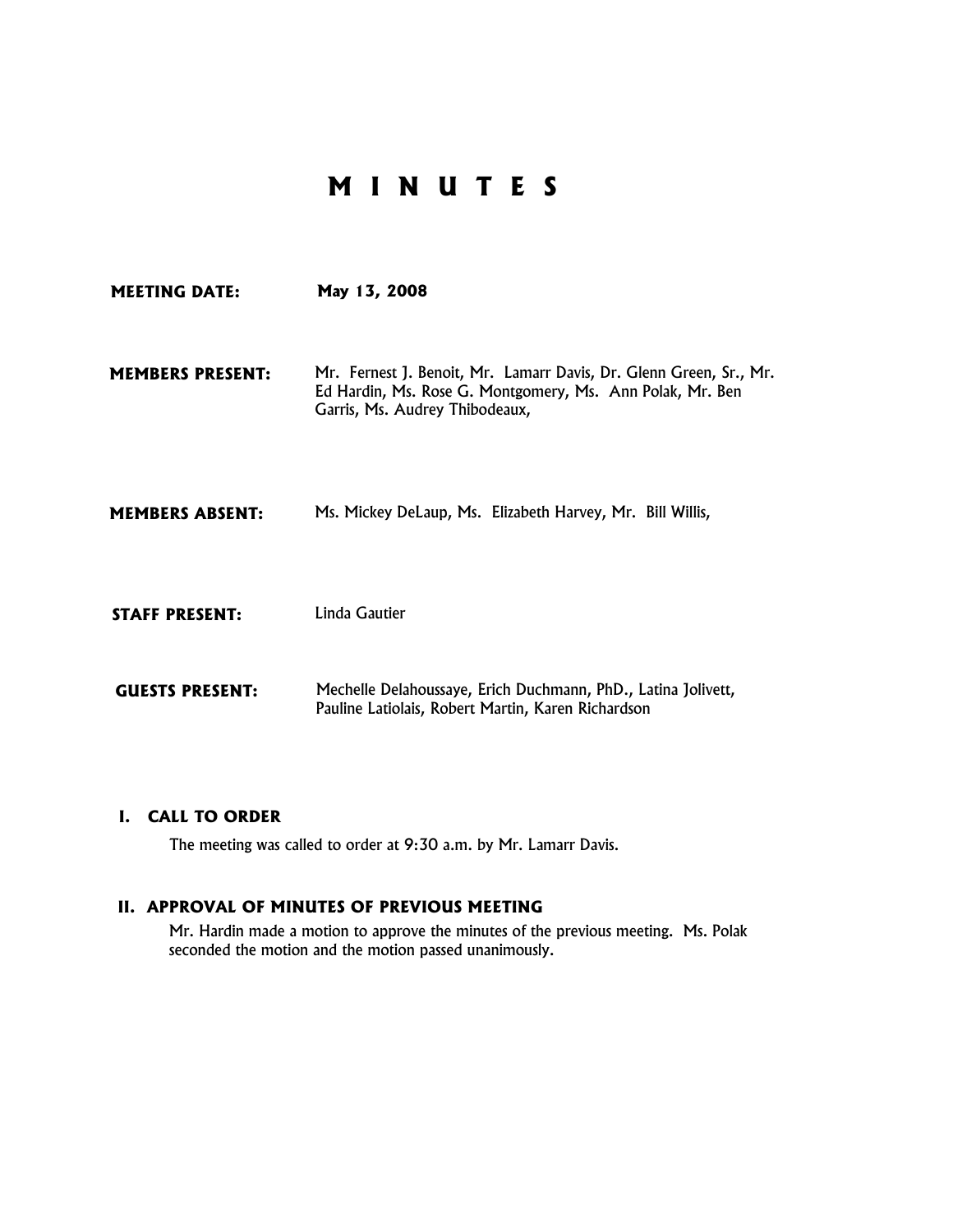### III. APPEALS

#### **A 1. Assumption 08-001**

Mr. Benoit made a motion to deny under authority of R.S. 46:1809 B(4)(a) (victim contribution / illegal activity). Mr. Garris seconded the motion and the motion passed unanimously.

### **A 2. Iberville 08-001**

Ms. Polak made a motion to deny under authority of LAC22: XIII.301(A)(1)(a)i (felony convictions). Mr. Garris seconded the motion and the motion passed unanimously.

#### **A 3. Orleans 07-079**

Ms. Polak made a motion to award \$1,018.21 for FUNERAL. Mr. Hardin seconded the motion and the motion passed unanimously.

## IV. EMERGENCY CONFIRM/DENY

Mr. Hardin made a motion to confirm the emergency rulings for the previous month. Mr. Benoit seconded the motion and the motion passed unanimously.

## V. ITEMS FOR FULL DISCUSSION

#### **F 1. Allen 08-001**

Mr. Hardin made a motion to award \$4,500.00 for FUNERAL. Ms. Polak seconded the motion and the motion passed unanimously.

#### **F 2. Assumption 08-002**

Mr. Hardin made a motion to approve the eligibility of this claimant. Dr. Green seconded the motion and the motion passed unanimously.

#### **F 3. Avoyelles 08-001**

Mr. Benoit made a motion to award \$258.58 for MEDICAL, \$78.98 for AMBULANCE TRANSPORT (MEDICAL). Ms. Montgomery seconded the motion and the motion passed unanimously.

#### **F 4. Bossier 07-025**

Ms. Polak made a motion to award \$780.00 for MENTAL HEALTH. Mr. Benoit seconded the motion and the motion passed unanimously.

#### **F 5. Bossier 07-045**

Dr. Green made a motion to award \$625.00 for MENTAL HEALTH, \$72.70 for MEDICAL, \$600.00 for AMBULANCE TRANSPORT (MEDICAL), \$31.08 for MEDICAL MILEAGE. Mr. Benoit seconded the motion and the motion passed unanimously.

#### **F 6. Bossier 08-011**

Mr. Hardin made a motion to deny under authority of LAC22: XIII.301(A)(1)(a)i (felony convictions). Dr. Green seconded the motion and the motion passed unanimously.

#### **F 7. Caddo 07-004**

Ms. Polak made a motion to award \$360.00 for MENTAL HEALTH. Dr. Green seconded the motion and the motion passed unanimously.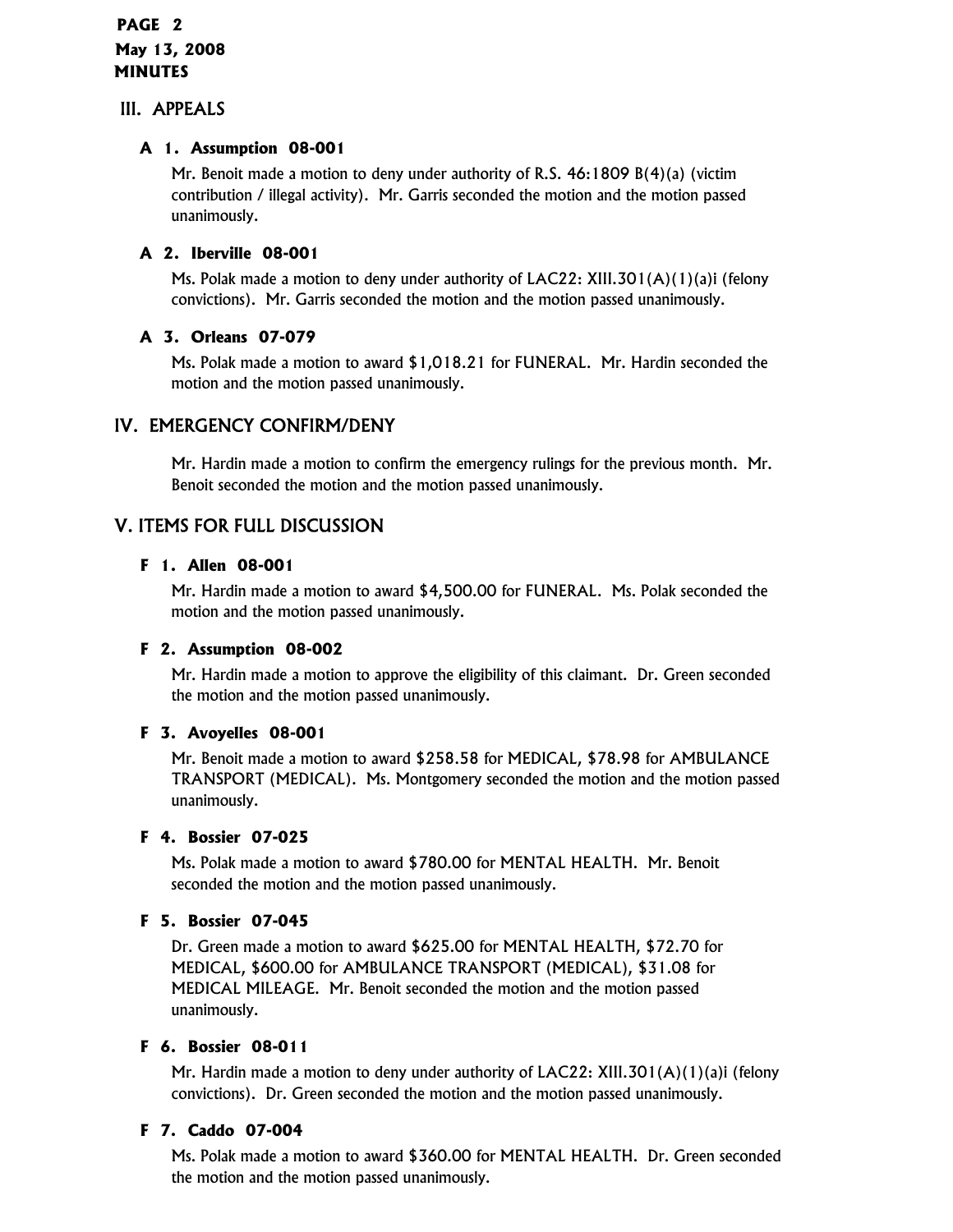#### **F 8. Caddo 07-096**

Mr. Hardin made a motion to award \$3,656.55 for FUNERAL. Ms. Montgomery seconded the motion and the motion passed unanimously.

#### **F 9. Caddo 07-104**

Mr. Hardin made a motion to award \$247.36 for MEDICAL, \$73.92 for MEDICAL MILEAGE. Dr. Green seconded the motion and the motion passed unanimously.

#### **F 10. Caddo 08-001**

Ms. Montgomery made a motion to award \$4,000.00 for FUNERAL, \$270.00 for MENTAL HEALTH. Mr. Hardin seconded the motion and the motion passed unanimously.

#### **F 11. Caddo 08-017**

Mr. Hardin made a motion to approve the eligibility of this claimant. Dr. Green seconded the motion and the motion passed unanimously.

#### **F 12. Caddo 08-020**

Mr. Hardin made a motion to approve the eligibility of this claimant. Ms. Montgomery seconded the motion and the motion passed unanimously.

#### **F 13. Caddo 08-026**

Mr. Hardin made a motion to approve the eligibility of this claimant. Ms. Polak seconded the motion and the motion passed unanimously.

#### **F 14. Caddo 08-027**

Mr. Garris made a motion to approve the eligibility of this claimant. Ms. Polak seconded the motion and the motion passed unanimously.

#### **F 15. Calcasieu 07-053**

Mr. Benoit made a motion to award \$60.00 for MENTAL HEALTH. Dr. Green seconded the motion and the motion passed unanimously.

#### **F 16. Calcasieu 07-066**

Ms. Polak made a motion to award \$300.00 for MENTAL HEALTH. Mr. Benoit seconded the motion and the motion passed unanimously.

#### **F 17. Calcasieu 08-004**

Ms. Polak made a motion to award \$3,067.69 for MEDICAL. Mr. Benoit seconded the motion and the motion passed unanimously.

#### **F 18. Calcasieu 08-006**

Ms. Polak made a motion to award \$120.00 for MENTAL HEALTH. Mr. Benoit seconded the motion and the motion passed unanimously.

#### **F 19. Calcasieu 08-015**

Ms. Polak made a motion to award \$679.70 for MEDICAL. Mr. Benoit seconded the motion and the motion passed unanimously.

#### **F 20. Calcasieu 08-017**

Mr. Hardin made a motion to award \$240.00 for MENTAL HEALTH. Mr. Benoit seconded the motion and the motion passed unanimously.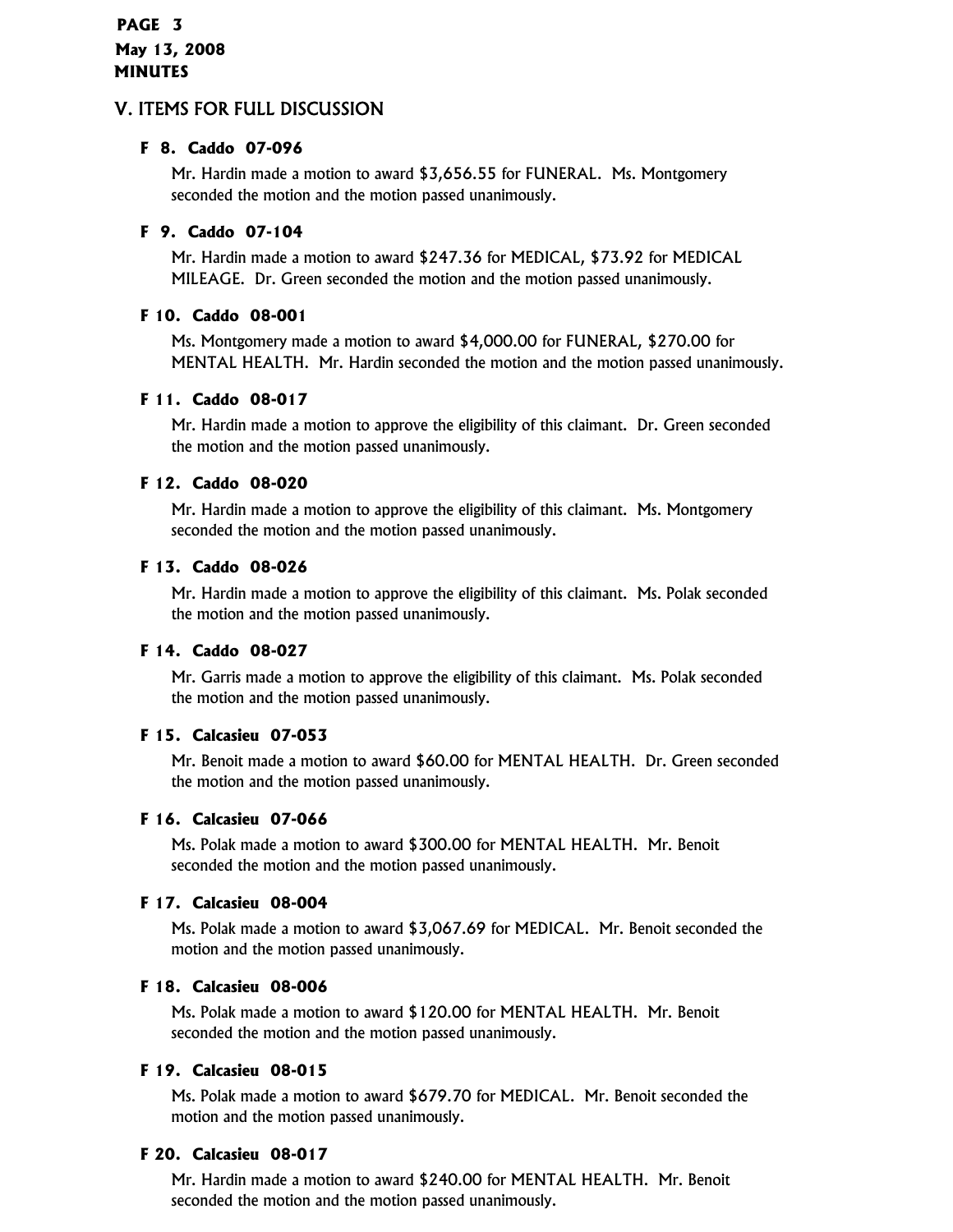#### **F 21. Calcasieu 08-018**

Mr. Hardin made a motion to award \$161.70 for MEDICAL. Ms. Polak seconded the motion and the motion passed unanimously.

#### **F 22. Calcasieu 08-019**

Ms. Polak made a motion to approve the eligibility of this claimant. Ms. Montgomery seconded the motion and the motion passed unanimously.

#### **F 23. Calcasieu 08-026**

Mr. Hardin made a motion to award \$4,500.00 for FUNERAL. Ms. Polak seconded the motion and the motion passed unanimously.

#### **F 24. Calcasieu 08-027**

Ms. Polak made a motion to award \$4,500.00 for FUNERAL. Mr. Benoit seconded the motion and the motion passed unanimously.

#### **F 25. Claiborne 07-004**

Mr. Hardin made a motion to award \$211.20 for WAGE. Dr. Green seconded the motion and the motion passed unanimously.

#### **F 26. Claiborne 08-001**

Mr. Hardin made a motion to approve the eligibility of this claimant. Ms. Montgomery seconded the motion and the motion passed unanimously.

#### **F 27. Claiborne 08-002**

Mr. Benoit made a motion to approve the eligibility of this claimant. Ms. Polak seconded the motion and the motion passed unanimously.

#### **F 28. Claiborne 08-003**

Mr. Benoit made a motion to approve the eligibility of this claimant. Ms. Polak seconded the motion and the motion passed unanimously.

#### **F 29. Claiborne 08-004**

Mr. Hardin made a motion to approve the eligibility of this claimant. Dr. Green seconded the motion and the motion passed unanimously.

#### **F 30. Concordia 08-005**

Mr. Hardin made a motion to award \$4,055.00 for FUNERAL. Ms. Montgomery seconded the motion and the motion passed unanimously.

#### **F 31. East Baton Rouge 06-042**

Mr. Hardin made a motion to award \$7,614.69 for WAGE. Ms. Montgomery seconded the motion and the motion passed unanimously.

#### **F 32. East Baton Rouge 08-209**

Mr. Hardin made a motion to award \$575.00 for MEDICAL, \$277.87 for AMBULANCE TRANSPORT (MEDICAL). Mr. Benoit seconded the motion and the motion passed unanimously.

#### **F 33. Evangeline 08-002**

Mr. Hardin made a motion to deny under authority of R.S. 46:1809 B(4)(a) (victim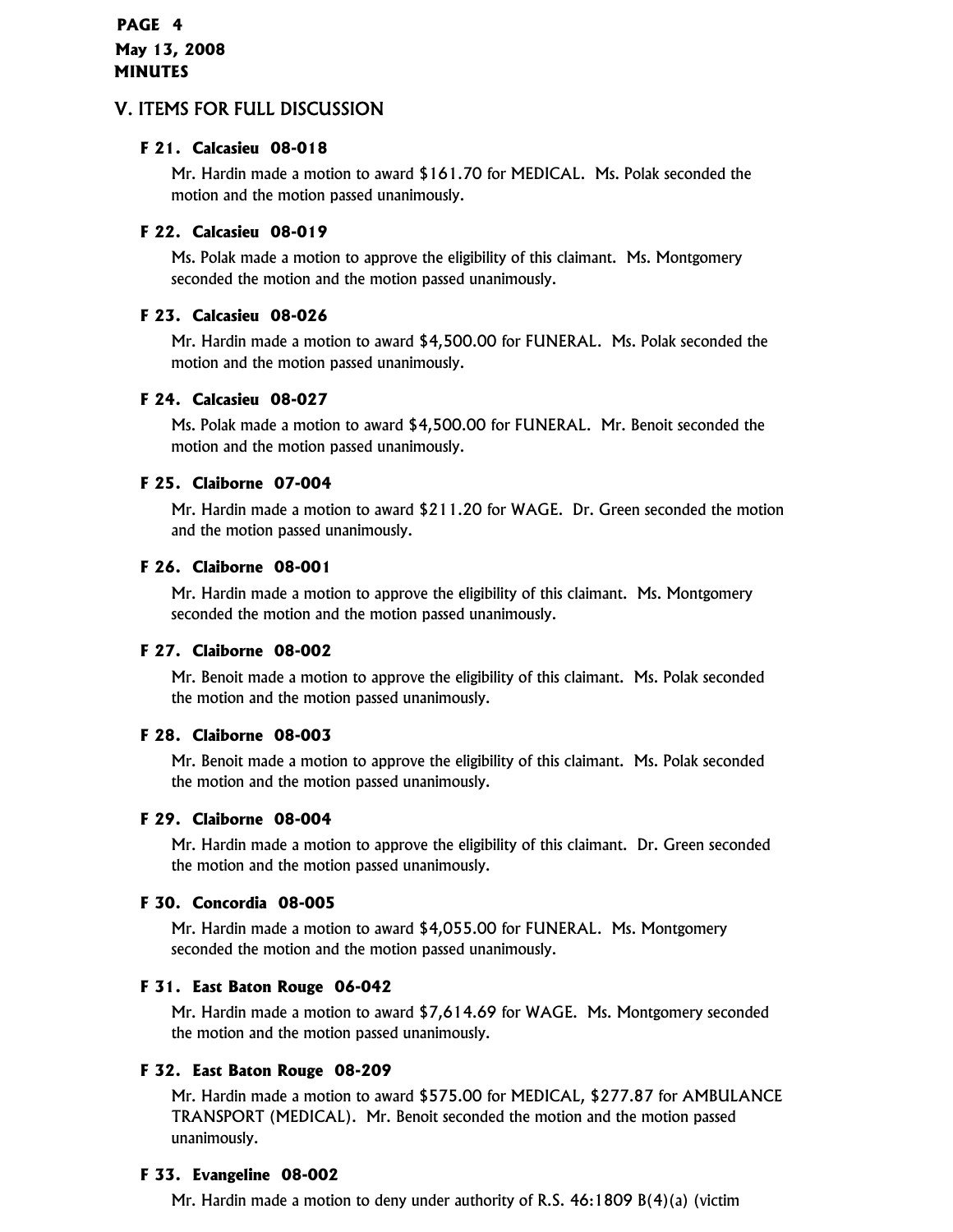## **PAGE 5 May 13, 2008 MINUTES**

## V. ITEMS FOR FULL DISCUSSION

contribution / illegal activity). Ms. Montgomery seconded the motion and the motion passed unanimously.

### **F 34. Iberia 08-015**

Ms. Polak made a motion to award \$4,500.00 for FUNERAL. Mr. Benoit seconded the motion and the motion passed unanimously.

### **F 35. Iberia 08-017**

Dr. Green made a motion to defer ruling awaiting more information from law enforcement. Mr. Garris seconded the motion and the motion passed unanimously.

#### **F 36. Iberville 08-003**

Mr. Hardin made a motion to award \$10,000.00 for MEDICAL. Mr. Benoit seconded the motion and the motion passed unanimously.

#### **F 37. Jefferson 07-035**

Dr. Green made a motion to award \$182.00 for MEDICAL. Ms. Polak seconded the motion and the motion passed unanimously.

#### **F 38. Jefferson 08-010**

Dr. Green made a motion to deny under authority of R.S. 46:1809 B(4)(a) (victim contribution / illegal activity). Ms. Montgomery seconded the motion and the motion passed unanimously.

#### **F 39. Jefferson Davis 08-001**

Dr. Green made a motion to award \$4,500.00 for FUNERAL. Mr. Hardin seconded the motion and the motion passed unanimously.

### **F 40. Lafayette 07-043**

Dr. Green made a motion to award \$2,821.70 for MEDICAL. Ms. Polak seconded the motion and the motion passed unanimously.

#### **F 41. Lafayette 08-012**

Dr. Green made a motion to award \$4,500.00 for FUNERAL. Mr. Garris seconded the motion and the motion passed unanimously.

#### **F 42. Lafourche 06-018**

Mr. Hardin made a motion to award \$149.60 for MEDICAL MILEAGE. Ms. Montgomery seconded the motion and the motion passed unanimously.

#### **F 43. Lafourche 06-021**

Mr. Hardin made a motion to award \$281.60 for MEDICAL MILEAGE. Ms. Montgomery seconded the motion and the motion passed unanimously.

#### **F 44. Lafourche 07-001**

Ms. Polak made a motion to award \$360.00 for MENTAL HEALTH. Dr. Green seconded the motion and the motion passed unanimously.

#### **F 45. Lafourche 07-020**

Dr. Green made a motion to award \$540.00 for MENTAL HEALTH, \$142.56 for MEDICAL MILEAGE. Mr. Benoit seconded the motion and the motion passed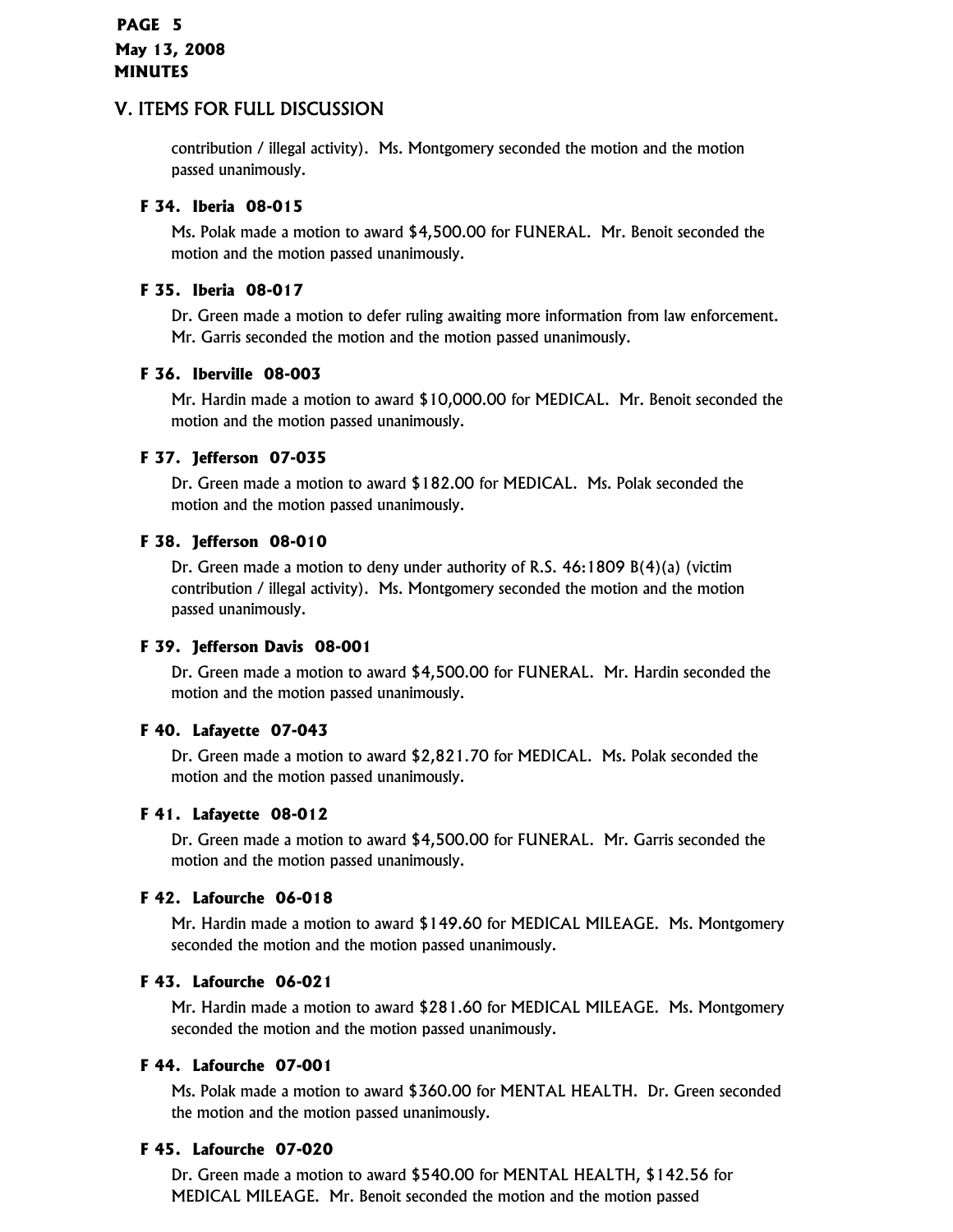unanimously.

#### **F 46. Lafourche 07-021**

Dr. Green made a motion to award \$420.00 for MENTAL HEALTH, \$492.80 for MEDICAL MILEAGE. Mr. Garris seconded the motion and the motion passed unanimously.

#### **F 47. Lafourche 07-023**

Mr. Hardin made a motion to award \$196.92 for MEDICAL MILEAGE. Ms. Montgomery seconded the motion and the motion passed unanimously.

#### **F 48. Lafourche 07-051**

Dr. Green made a motion to award \$400.00 for WAGE. Mr. Benoit seconded the motion and the motion passed unanimously.

#### **F 49. Lafourche 08-001**

Mr. Hardin made a motion to award \$44.00 for MEDICAL MILEAGE. Mr. Garris seconded the motion and the motion passed unanimously.

#### **F 50. Lafourche 08-018**

Ms. Polak made a motion to approve the eligibility of this claimant. Mr. Hardin seconded the motion and the motion passed unanimously.

#### **F 51. Lafourche 08-019**

Ms. Polak made a motion to approve the eligibility of this claimant. Mr. Garris seconded the motion and the motion passed unanimously.

#### **F 52. Lafourche 08-020**

Ms. Polak made a motion to deny under authority of  $LAC22$ : XIII.301(A)(1)(a)i (felony convictions). Mr. Garris seconded the motion and the motion passed unanimously.

#### **F 53. Lafourche 08-022**

Dr. Green made a motion to award \$77.89 for MEDICAL. Ms. Polak seconded the motion and the motion passed unanimously.

#### **F 54. Lafourche 08-023**

Mr. Hardin made a motion to approve the eligibility of this claimant. Mr. Garris seconded the motion and the motion passed unanimously.

#### **F 55. Lafourche 08-024**

Mr. Hardin made a motion to approve the eligibility of this claimant. Ms. Montgomery seconded the motion and the motion passed unanimously.

#### **F 56. Lafourche 08-025**

Dr. Green made a motion to approve the eligibility of this claimant. Mr. Benoit seconded the motion and the motion passed unanimously.

#### **F 57. Lafourche 08-026**

Ms. Polak made a motion to approve the eligibility of this claimant. Ms. Montgomery seconded the motion and the motion passed unanimously.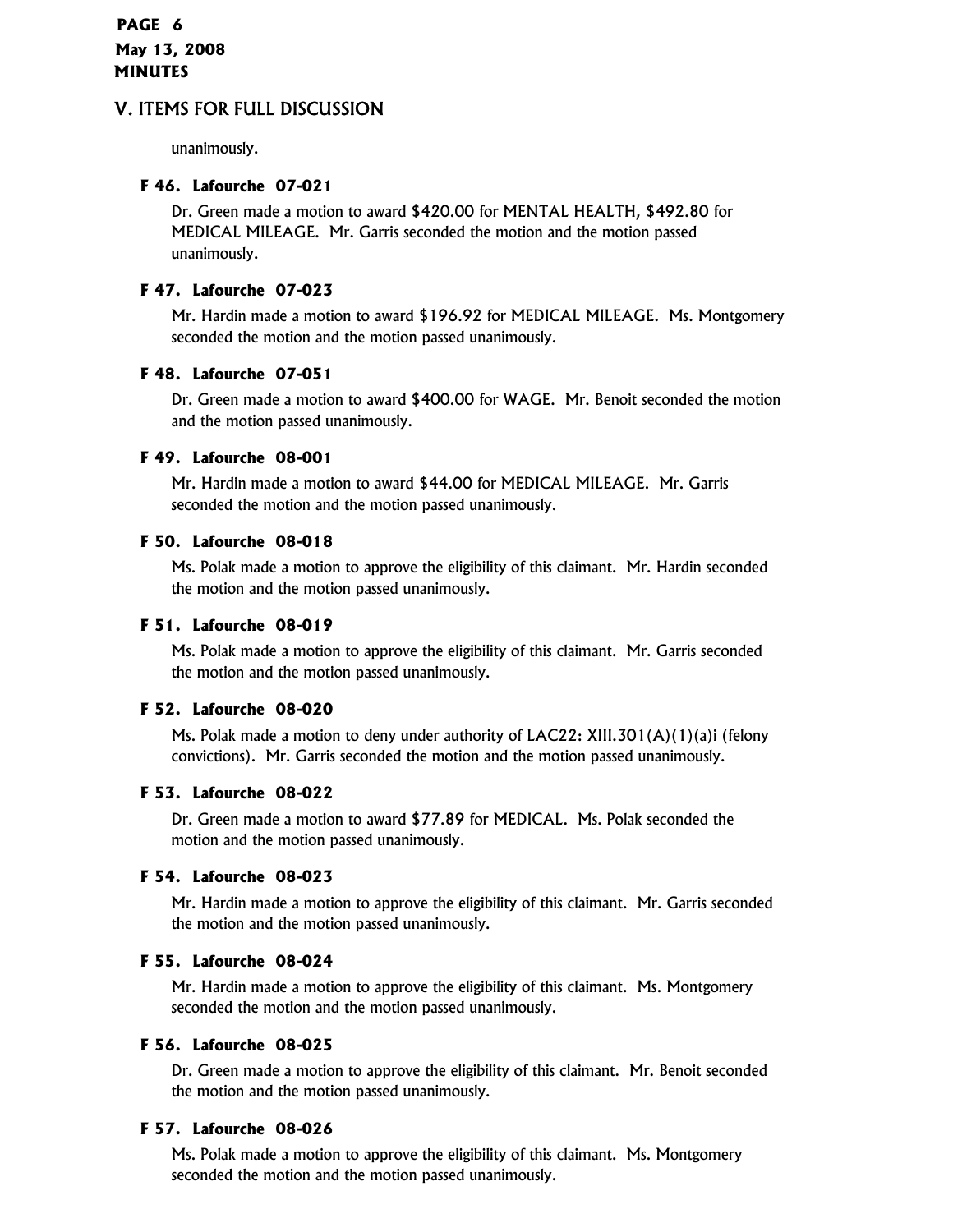#### **F 58. Lafourche 08-027**

Mr. Hardin made a motion to approve the eligibility of this claimant. Mr. Benoit seconded the motion and the motion passed unanimously.

#### **F 59. Madison 08-002**

Mr. Benoit made a motion to deny under authority of R.S. 46:1809 B(3)(b) (failed or refused cooperation). Dr. Green seconded the motion and the motion passed unanimously.

#### **F 60. Orleans 07-038**

Dr. Green made a motion to deny under authority of LAC22: XIII.301(A)(1)(a)i (felony convictions). Mr. Benoit seconded the motion and the motion passed unanimously.

#### **F 61. Orleans 07-049**

Dr. Green made a motion to award. Estimate approved for: \$2,416.28 for MEDICAL. Mr. Benoit seconded the motion and the motion passed unanimously.

#### **F 62. Orleans 07-066**

Dr. Green made a motion to award \$1,691.03 for MEDICAL. Mr. Benoit seconded the motion and the motion passed unanimously.

#### **F 63. Orleans 07-101**

Dr. Green made a motion to approve the eligibility of this claimant. Mr. Benoit seconded the motion and the motion passed unanimously.

#### **F 64. Orleans 07-105**

Dr. Green made a motion to deny under authority of R.S. 46:1809 B(4)(a) (victim contribution / illegal activity). Mr. Benoit seconded the motion and the motion passed unanimously.

#### **F 65. Orleans 07-108**

Dr. Green made a motion to award \$4,421.07 for FUNERAL. Ms. Polak seconded the motion and the motion passed unanimously.

#### **F 66. Orleans 07-109**

Dr. Green made a motion to approve the eligibility of this claimant. Mr. Garris seconded the motion and the motion passed unanimously.

#### **F 67. Orleans 07-121**

Dr. Green made a motion to deny under authority of LAC22: XIII.301(A)(1)(a)i (felony convictions). Mr. Benoit seconded the motion and the motion passed unanimously.

#### **F 68. Pointe Coupee 07-006**

Mr. Hardin made a motion to award \$1,520.00 for MEDICAL. Dr. Green seconded the motion and the motion passed unanimously.

#### **F 69. Sabine 08-004**

Mr. Benoit made a motion to approve the eligibility of this claimant. Ms. Polak seconded the motion and the motion passed unanimously.

#### **F 70. St. Bernard 03-010**

Dr. Green made a motion to award \$1,000.00 for MEDICAL. Mr. Benoit seconded the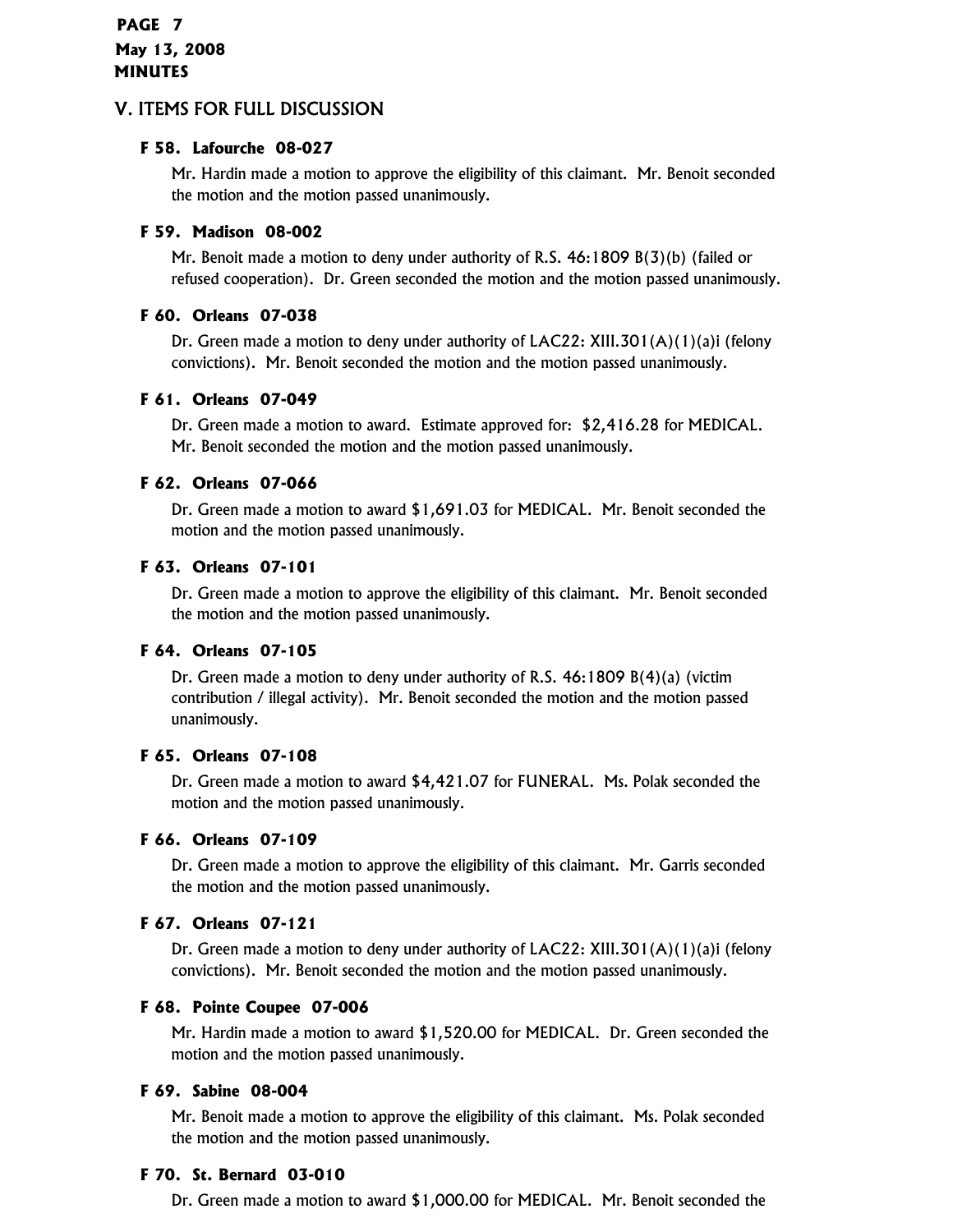motion and the motion passed unanimously.

#### **F 71. St. Bernard 08-002**

Mr. Hardin made a motion to award \$4,500.00 for FUNERAL. Mr. Benoit seconded the motion and the motion passed unanimously.

#### **F 72. St. Charles 08-002**

Dr. Green made a motion to approve the eligibility of this claimant. Mr. Benoit seconded the motion and the motion passed unanimously.

#### **F 73. St. Landry 08-006**

Mr. Benoit made a motion to approve eligibility at 50%, due to victim contribution, and to award \$3,323.34 for MEDICAL. Dr. Green seconded the motion and the motion passed unanimously.

#### **F 74. St. Landry 08-008**

Mr. Benoit made a motion to deny under authority of R.S. 46:1809 B(4)(a) (victim contribution / illegal activity). Dr. Green seconded the motion and the motion passed unanimously.

#### **F 75. St. Landry 08-009**

Mr. Benoit made a motion to award \$869.40 for MEDICAL. Ms. Polak seconded the motion and the motion passed unanimously.

#### **F 76. St. Landry 08-010**

Dr. Green made a motion to deny under authority of R.S. 46:1809 B(4)(a) (victim contribution / illegal activity). Mr. Benoit seconded the motion and the motion passed unanimously.

#### **F 77. St. Martin 08-003**

Ms. Polak made a motion to approve the eligibility of this claimant. Ms. Montgomery seconded the motion and the motion passed unanimously.

#### **F 78. St. Martin 08-004**

Ms. Polak made a motion to approve the eligibility of this claimant. Dr. Green seconded the motion and the motion passed unanimously.

#### **F 79. St. Mary 08-001**

Mr. Hardin made a motion to approve the eligibility of this claimant. Dr. Green seconded the motion and the motion passed unanimously.

#### **F 80. St. Tammany 08-002**

Mr. Hardin made a motion to approve the eligibility of this claimant. Ms. Polak seconded the motion and the motion passed unanimously.

#### **F 81. St. Tammany 08-010**

Mr. Benoit made a motion to approve the eligibility of this claimant. Mr. Hardin seconded the motion and the motion passed unanimously.

#### **F 82. St. Tammany 08-016**

Dr. Green made a motion to award \$10,000.00 for WAGE. Ms. Montgomery seconded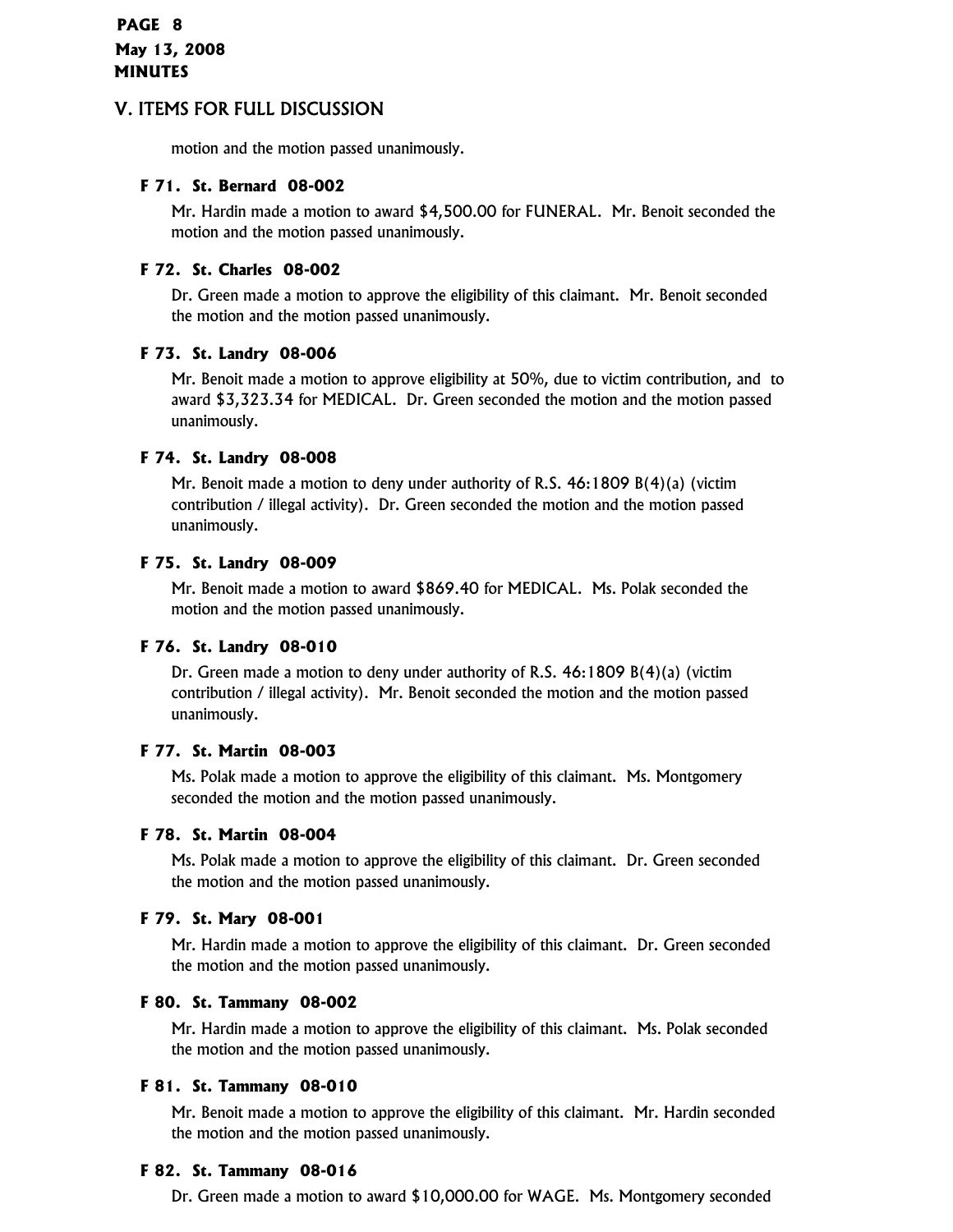the motion and the motion passed unanimously.

#### **F 83. Tangipahoa 07-040**

Mr. Hardin made a motion to award \$181.28 for MEDICAL MILEAGE. Ms. Montgomery seconded the motion and the motion passed unanimously.

#### **F 84. Tangipahoa 08-002**

Mr. Hardin made a motion to award \$299.90 for MEDICAL. Dr. Green seconded the motion and the motion passed unanimously.

#### **F 85. Tangipahoa 08-005**

Mr. Hardin made a motion to award \$4,500.00 for FUNERAL. Mr. Benoit seconded the motion and the motion passed unanimously.

#### **F 86. Tangipahoa 08-012**

Mr. Hardin made a motion to award \$2,132.09 for MEDICAL. Ms. Polak seconded the motion and the motion passed unanimously.

#### **F 87. Tangipahoa 08-013**

Mr. Hardin made a motion to award \$4,500.00 for FUNERAL. Mr. Garris seconded the motion and the motion passed unanimously.

#### **F 88. Terrebonne 07-007**

Mr. Hardin made a motion to award \$4,100.00 for MEDICAL. Ms. Polak seconded the motion and the motion passed unanimously.

#### **F 89. Terrebonne 08-004**

Mr. Hardin made a motion to award \$525.23 for MEDICAL, \$300.00 for AMBULANCE TRANSPORT (MEDICAL). Dr. Green seconded the motion and the motion passed unanimously.

#### **F 90. Vermilion 07-008**

Mr. Hardin made a motion to award \$337.09 for MEDICAL. Ms. Montgomery seconded the motion and the motion passed unanimously.

#### **F 91. West Baton Rouge 08-002**

Mr. Hardin made a motion to approve the eligibility of this claimant. Ms. Polak seconded the motion and the motion passed unanimously.

## VI. LATE ADDITIONS

#### **L 1. Bossier 07-039**

Ms. Polak made a motion to award \$300.00 for MENTAL HEALTH. Mr. Benoit seconded the motion and the motion passed unanimously.

#### **L 2. Calcasieu 04-040**

Ms. Polak made a motion to award \$540.00 for MENTAL HEALTH. Mr. Benoit seconded the motion and the motion passed unanimously.

#### **L 3. Concordia 08-002**

Mr. Hardin made a motion to award \$8,719.70 for MEDICAL. Ms. Polak seconded the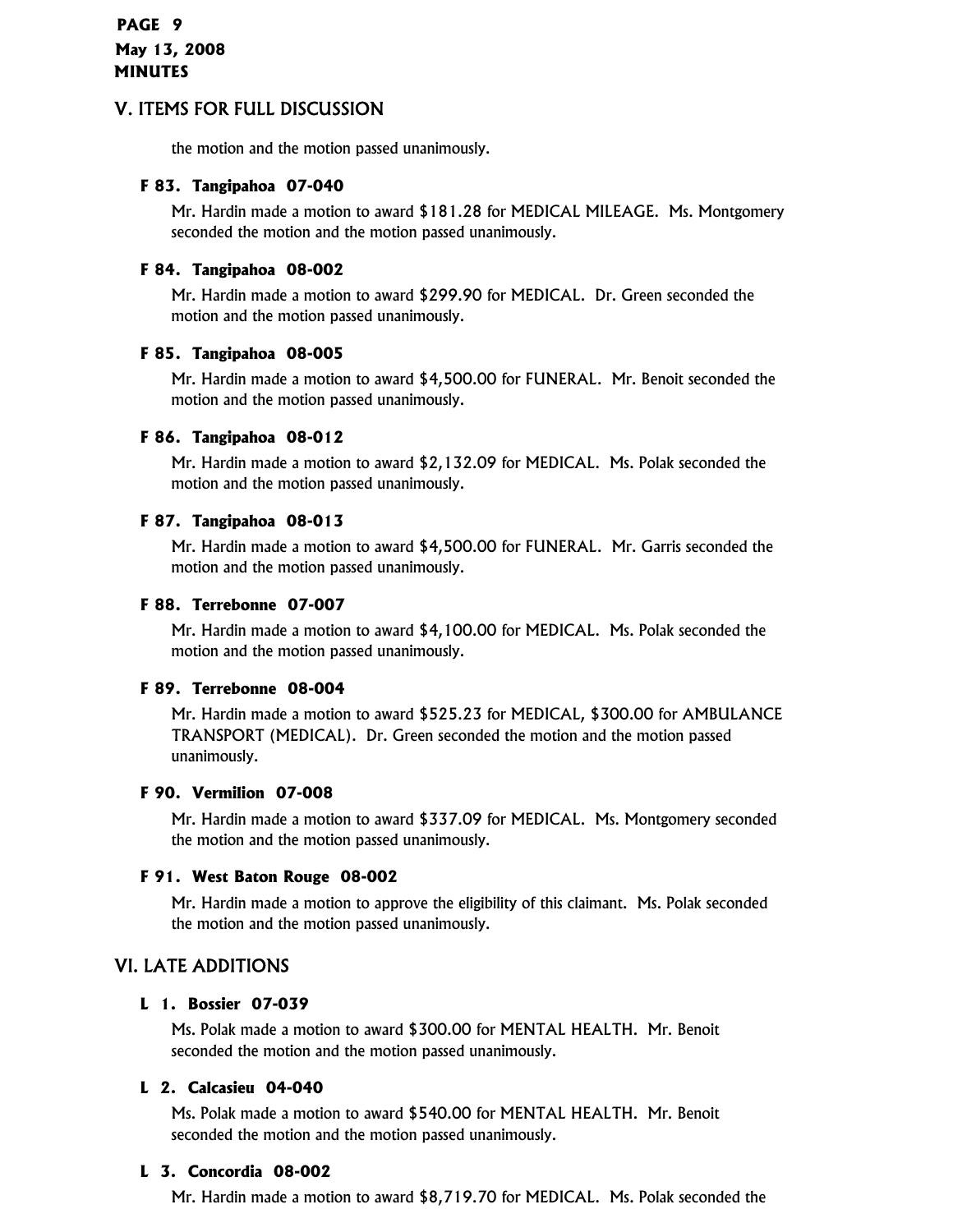## **PAGE 10 May 13, 2008 MINUTES**

## VI. LATE ADDITIONS

motion and the motion passed unanimously.

#### **L 4. East Baton Rouge 08-208**

Mr. Hardin made a motion to approve the eligibility of this claimant. Mr. Benoit seconded the motion and the motion passed unanimously.

#### **L 5. Natchitoches 08-001**

Ms. Polak made a motion to award \$4,000.00 for FUNERAL. Mr. Benoit seconded the motion and the motion passed unanimously.

#### **L 6. Orleans 07-136**

Dr. Green made a motion to award \$4,500.00 for FUNERAL. Ms. Polak seconded the motion and the motion passed unanimously.

#### **L 7. Rapides 08-001**

Mr. Benoit made a motion to award \$2,800.00 for WAGE. Dr. Green seconded the motion and the motion passed unanimously.

#### **L 8. Rapides 08-002**

Mr. Hardin made a motion to award \$4,500.00 for FUNERAL. Mr. Benoit seconded the motion and the motion passed unanimously.

#### **L 9. St. Tammany 08-008**

Ms. Polak made a motion to deny under authority of R.S. 46:1809 B(1) (not a compensable expense). Dr. Green seconded the motion and the motion passed unanimously.

#### **L 10. St. Tammany 08-008**

Ms. Polak made a motion to deny under authority of R.S. 46:1809 B(1) (not a compensable expense). Dr. Green seconded the motion and the motion passed unanimously.

#### **L 11. Tangipahoa 08-007**

Mr. Hardin made a motion to award \$570.00 for MEDICAL. Dr. Green seconded the motion and the motion passed unanimously.

#### **L 12. Tangipahoa 08-011**

Mr. Garris made a motion to award \$4,500.00 for FUNERAL. Mr. Benoit seconded the motion and the motion passed unanimously.

#### **L 13. Terrebonne 03-002**

Mr. Benoit made a motion to award \$2,010.04 for MEDICAL. Mr. Hardin seconded the motion and the motion passed unanimously.